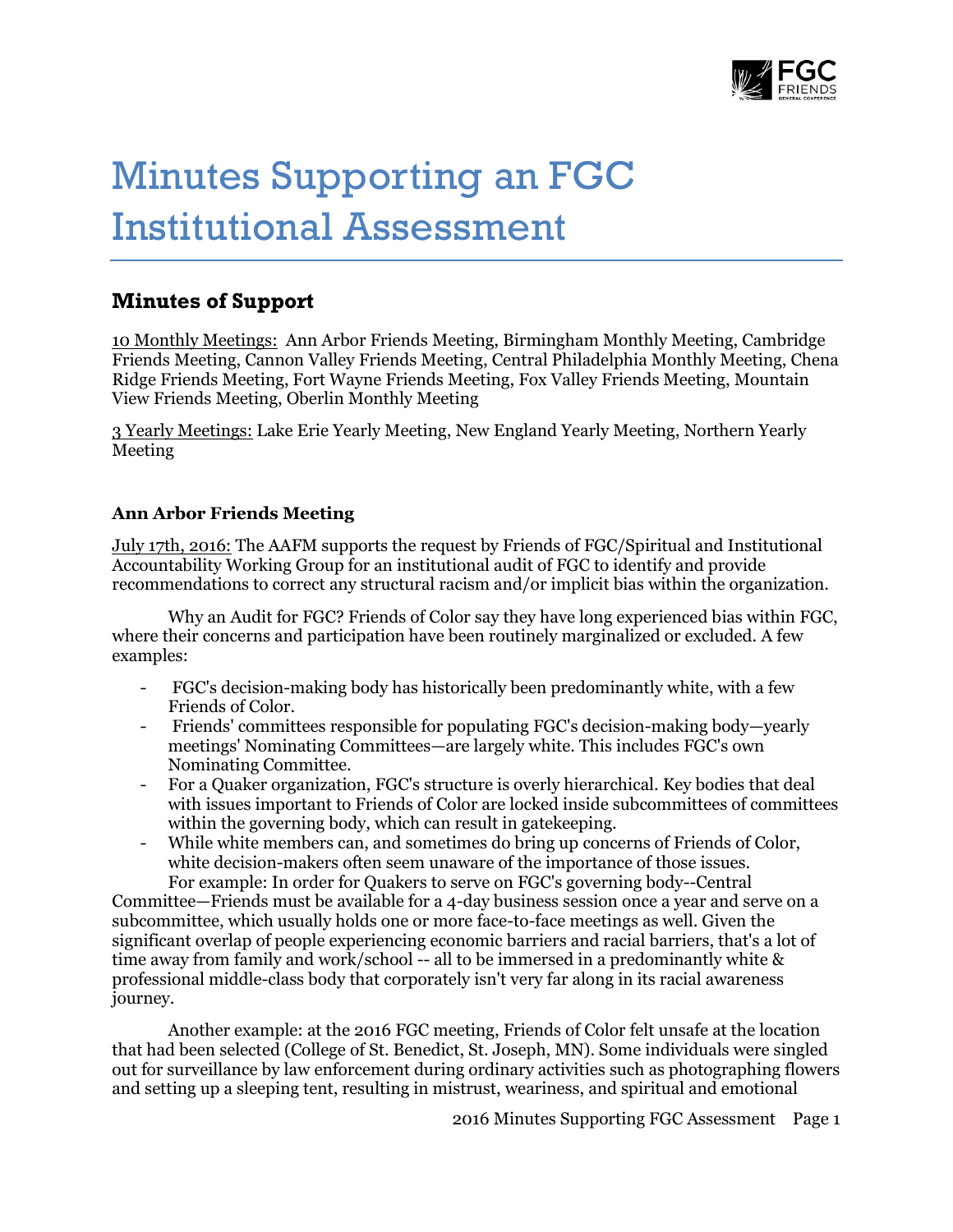

drain. If Friends of Color had been part of the decision on the location of the gathering, they might have chosen one that was more hospitable to all.

A third example: At the 2016 FGC meeting a white Friend asked FGC staff to cancel afternoon and evening activities in order to organize a trip to the Twin Cities (just 90 mins away) in support of Black Lives Matter protests after the killing of Philando Castile. Ultimately, administrators said no. Friends of Color and white allies ask, "Was Black pain not strong enough? Was white comfort and predictability around schedules prioritized over time-sensitive action around solidarity?"

#### **Birmingham Monthly Meeting**

August 2016 Some folks at the 2015 and 2016 FGC gatherings experienced serious issues related to race and it appeared that FGC did not listen. A group has formed to deal with these issues in FGC. American Friends Service Committee (AFSC) has already gone through an institutional audit on racism issues with productive results. Over 300 signers (some individuals, some meetings) are currently on this petition. Donations are helpful to fund this effort at FGC. People can sign this petition online and Marvin will send a link by email. We can only go forward and we need road maps for what can be done. Quakerism ought to appeal to a lot of people – but most meetings are not diverse. Even in Detroit, we don't have a huge amount of racial diversity

Terminology in this petition about "our white supremacist culture" troubles some of us. White privilege could be substituted and seems to be less inflammatory language. This petition seems to have been written in the heat of a moment and is going in the right direction. The Clerk can sign this petition in the name of Birmingham Friends Meeting (BFM) with a note that some are troubled by the phrase "our white supremacist culture" and prefer the term "white privilege". A donation of \$500 to FGC earmarked for the institutional audit on racism is suggested. This audit by a professional consultant might cost \$25,000 or more. This donation by BFM would be made after the FGC Central Committee has approved the audit.

#### **Cambridge Friends Meeting**

September 11, 2016: Tom Sander, co-Presiding Clerk, read the following statement: "This past year we've seen a continuation of the racial violence, anger and protests that marked 2015. Unarmed black men, women and children are the target of some police officers, protests are overturning cities and police are being fired upon. These actions stem from deep-rooted racism found across our country. All of this violence and hatred threatens the core values and beliefs of Quakerism – that there is that of God in everyone and that they should be treated accordingly. These continuing affronts to our values demand that we consider how we can respond in love and in social justice.

For many of us such violence is not part of our day-to-day lives (either as perpetrator or victim) and discussions of how our actions connect to these outbreaks of violence may feel foreign or a reach. In addition, it is profoundly difficult to acknowledge that actions by others contrary to our beliefs could somehow be our responsibility. Yet we must start with our privileged and thoughtless language, the inhospitality of our institutions, and our refusal to be uncomfortable if we are to change the racist fabric of our country. The mythologist Joseph Campbell reminds us, 'Dig where you stumble, for that's where the gold is.'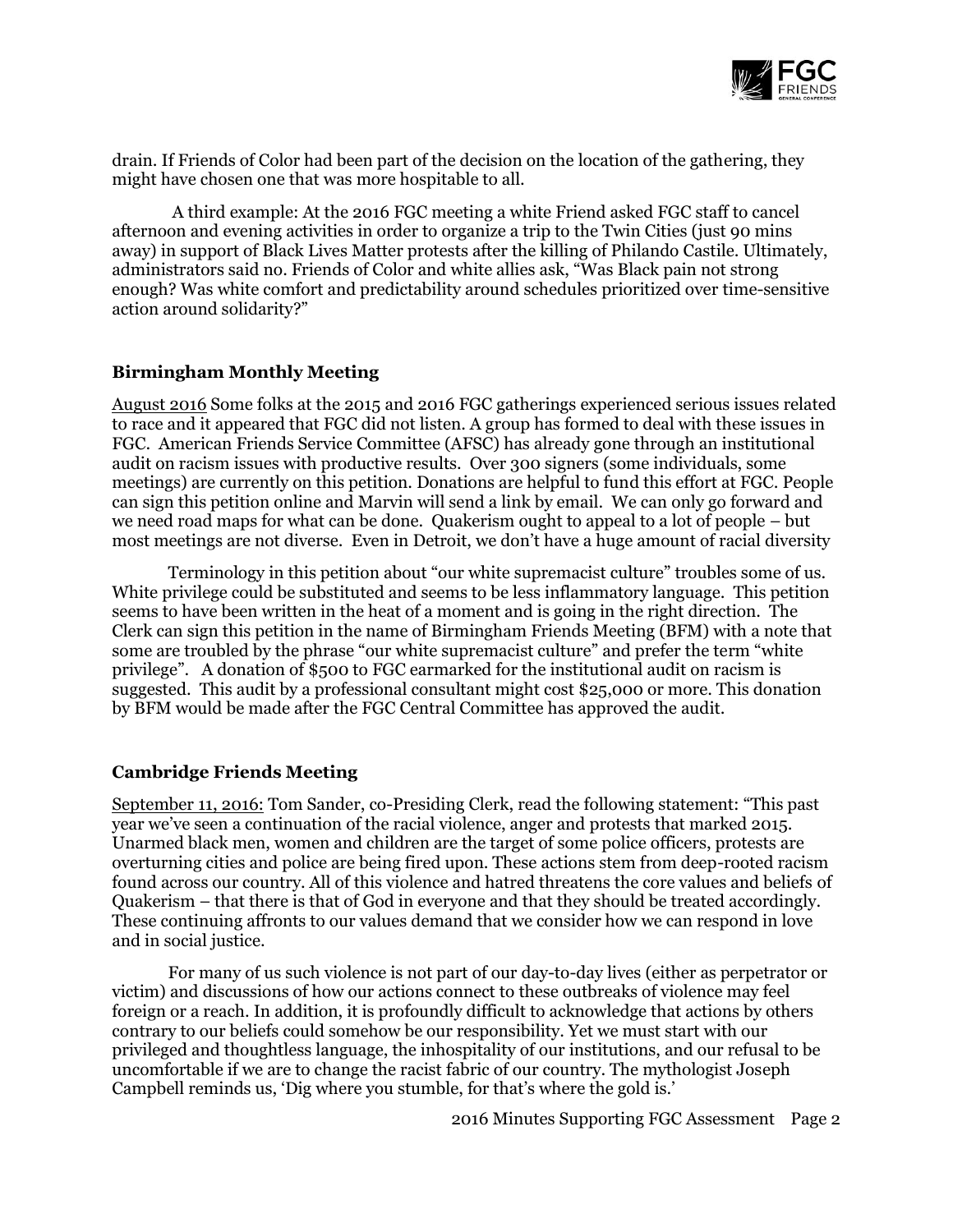

The harder and more uncomfortable this task, the more necessary it is.

We must acknowledge that our refusal to actively fight racial inequity in our own lives, in our own privilege, and in our own institutions, may seem harmless but allows the culture of racism and white Supremacy to grow both in our institutions and beyond day by day.

Polly Attwood, clerk of FORJ (Friends for Racial Justice), presented the Minute as passed by New England Yearly Meeting for approval along with previously distributed background information. Polly described the process by which FORJ had come to support the Minute and described some of what is meant by a cultural audit, including that often organizations need to hire a consultant in order to begin the process. Friends then read the Minute and settled into worship.

Friends then discussed their thoughts on the Minute and FORJ's queries. A Friend discussed her experience at Friends General Conference and her request that we respond in a vigorous and total way to this request. She acknowledged the length of time that it takes to come to one's own realization of this topic. Another Friend spoke about his long history of racial justice work along with his discomfort with some of the language of the Minute and also the process by which it was developed. He remarked that the language of "white supremacy" is a good thing to "sit with" but not a good thing to "start with." A Friend described her own recent experience in which she demonstrated her own "white supremacy" and how the subsequent conversation had been powerful for her. A Friend questioned the use of the phrase "white supremacy" and suggested that she did not think it accurately fit the individuals present at FMC. A Friend commented that while the Minute might not be perfect, the intention and spirit was central and an important action for the Society of Friends to carry forward. It was also remarked upon that while this Minute was hard it was also an opportunity for opening. A Friend acknowledged the difference between "disparate treatment" and "disparate impact" and that this conversation will raise individuals' awareness. It was acknowledged that this might not be the best way of doing things but this is a way of doing it.

The Clerk acknowledged that there is not yet unity to approve the Minute and asked whether we are willing to minute our encouragement to FGC as they consider commencing a cultural audit.

Friends approved our encouragement to FGC for a cultural audit and the clerk encouraged FORJ to think about what the next steps might be at FMC.

#### **Cannon Valley Friends Meeting**

August 14th, 2016: CVFM supports that FGC undergo an institutional audit to identify and eradicate any policies, structures or culture that inhibit full participation of People of Color and other marginalized groups."

#### **Central Philadelphia Monthly Meeting**

October 9, 2016: Central Philadelphia Monthly Meeting minutes its support for Friends General Conference undertaking a multicultural institutional audit to assess its culture, process and practices, and the structures which create barriers to full participation by Friends of Color.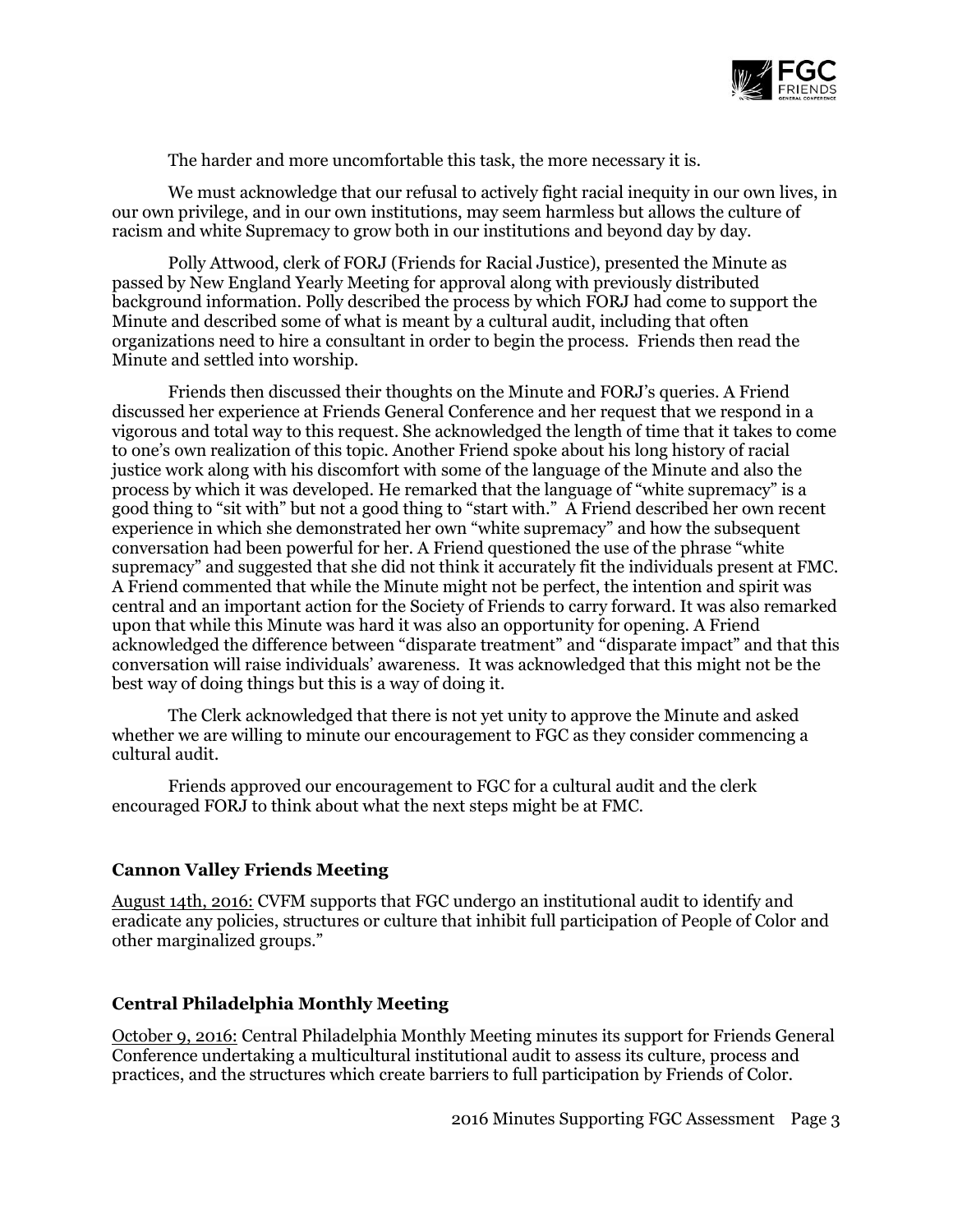

We support an institutional audit of FGC because without assessing our systems we will not achieve the real change required to right historic wrongs. Though necessary, it is not sufficient to address problems as they arise. An audit will be a proactive effort to address systemic concerns.

We believe the audit will provide a way to understand FGC's culture, practices and policies and how these affect everyone the organization deals with. We feel that as a meeting we will benefit as well from FGC's efforts, as the audit and the sharing of its findings will lift up practices which occur in Quaker organizations and which may occur in our monthly meeting as well.

We affirm the step which FGC has taken of enlarging and changing the composition of the Gathering site-selection committee and including four Friends of Color. We support as well the step of re-examining FGC Gathering site-selection with consideration of racial concerns as a factor. For example, if FGC could select an historic black college or university as the Gathering site, Quakers could learn a great deal.

If FGC does engage in a multicultural institutional audit, CPMM is prepared to provide additional financial support for this effort.

# **Chena Ridge Friends Meeting**

October 2nd, 2016: CRF support FGC examining the expressed concern of institutional racism within the organization, its programs and practices, through a self-audit. We encourage the designation of funds toward this effort and are willing to add our financial support.

The CRF FY 2017 budget doubled the FY2016 financial donation to FGC.

#### **Fort Wayne Friends Meeting**

September 11, 2016: Believing the Spirit shows no partiality, racism has led to discrimination, oppression, injustice, and violence. Fort Wayne Friends Meeting commits ourselves to be doers of the Word (James 1:22) by pursuing racial justice and reconciliation. Supporting an institutional audit of our denominational body, Friends General Conference, to identify and provide recommendations to correct any structural racism and/or implicit bias within the organization we feel is one step in that direction.

#### **Fox Valley Friends Meeting**

September 11, 2016: Fox Valley Friends Monthly Meeting supports a request forwarded to us by a representative of Friends of FGC/Spiritual and Institutional Accountability Working Group for an exploration of the decision-making mechanisms and practices of Friends General Conference to provide recommendations for the establishment of administrative practices that will help identify and address any implicit racial bias that may be present within the organization.

#### **Lake Erie Yearly Meeting**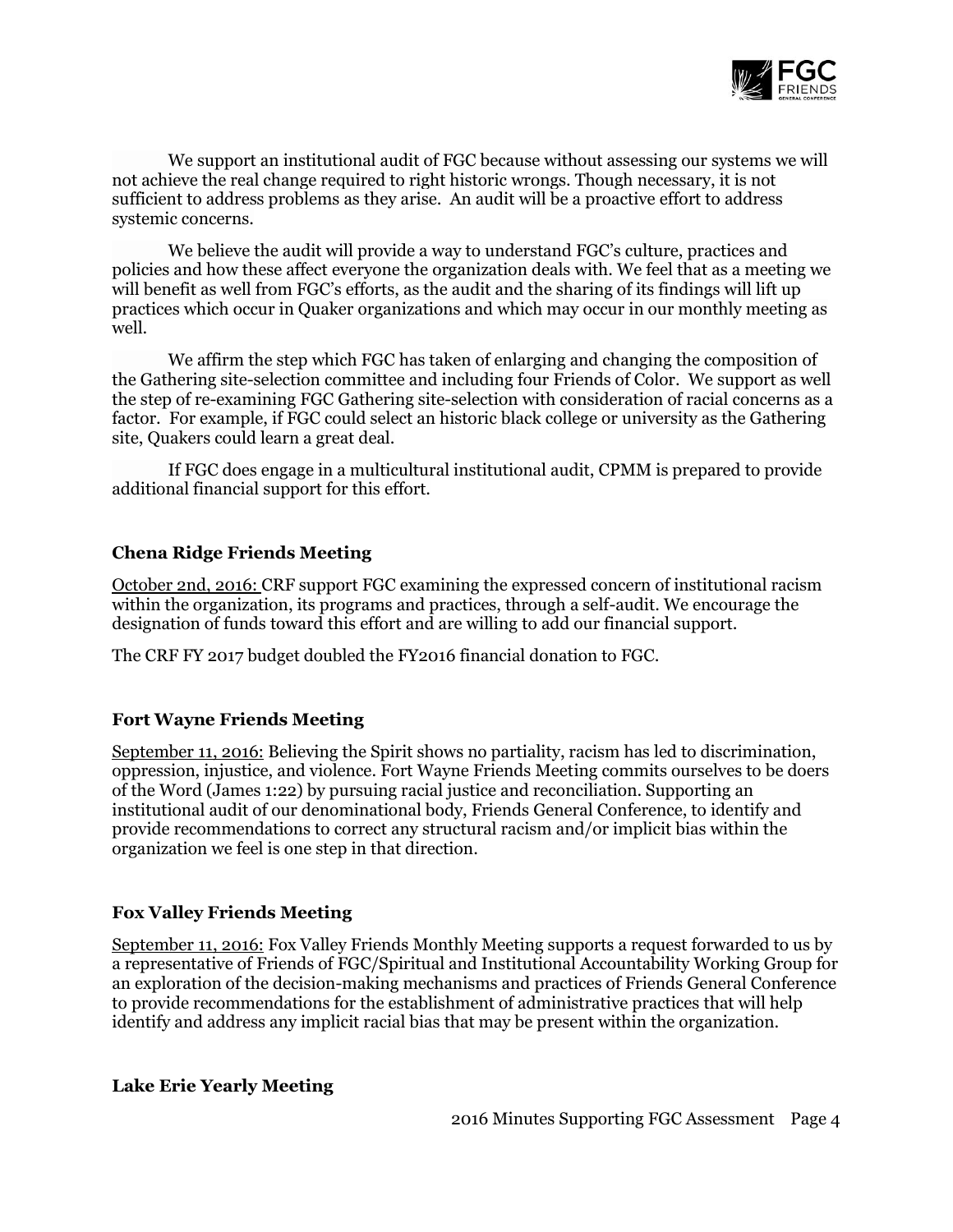

2016 Annual Sessions: Lake Erie Yearly Meeting supports the request by Friends of FGC/Spiritual and Institutional Accountability Working Group for an institutional audit of Friends General Conference to identify and provide recommendations to correct any structural racism and/or implicit bias within the organization." LEYM committed \$1,400 to FGC for an Institutional Assessment.

# **Mountain View Friends Meeting**

August 14, 2016: In a demonstrative show of support, Mountain View Friends Meeting stands fully behind Friend Regina Renee Ward and endorses the petition of Friends of Color: "*We unite with Friends of Color in their call for a majority representation on FGC's Annual Gathering site selection committee as an immediate first step. We call on FGC to undergo an institutional audit. Our aim is not just to add People of Color to decision making structures but to understand and change the structure so that they better serve People of Color, which in truth serves all of us."* Our concern extends beyond the issues within our beloved FGC community and reaches out in compassionate support of all people of color worldwide, to all victims of violent policing, and in remorse for all the blindness inherent in our culture of white supremacy. Recognizing that Mountain View Friends Meeting reflects the same attitudes and cultures found in FGC, we commit to beginning a process of self-examination for ourselves and our Meeting so that we can make changes to begin to act to dismantle this systemic wrong.

# **New England Yearly Meeting**

2016 Annual Sessions: Our hearts were touched when we heard the pain and honesty in the reports of the experiences of People of Color and other attenders at FGC Gathering. We felt the spirit move us to affirmation and action.

We are complicit in white supremacy. We at New England Yearly Meeting have been "colonized" by our white supremacist culture and fall short of our full potential as a gathered body of Quaker Meetings because of this colonization.

We commit to engaging in interrupting white supremacy in ourselves:

- within individuals
- interpersonally
- in our meetings
- and at all system levels of NEYM

To start this, we ask Permanent Board to explore an external cultural competency audit of New England Yearly Meeting.

We support Friends General Conference, an organization of which we are a part, in its efforts to interrupt white supremacy in its organization.

We commit to support fundraising by the New England Yearly Meeting FGC committee to raise \$4,000 from our membership and our monthly meetings by the end of 2016. These funds will be available to FGC towards the cost of an external cultural competency audit if FGC decides to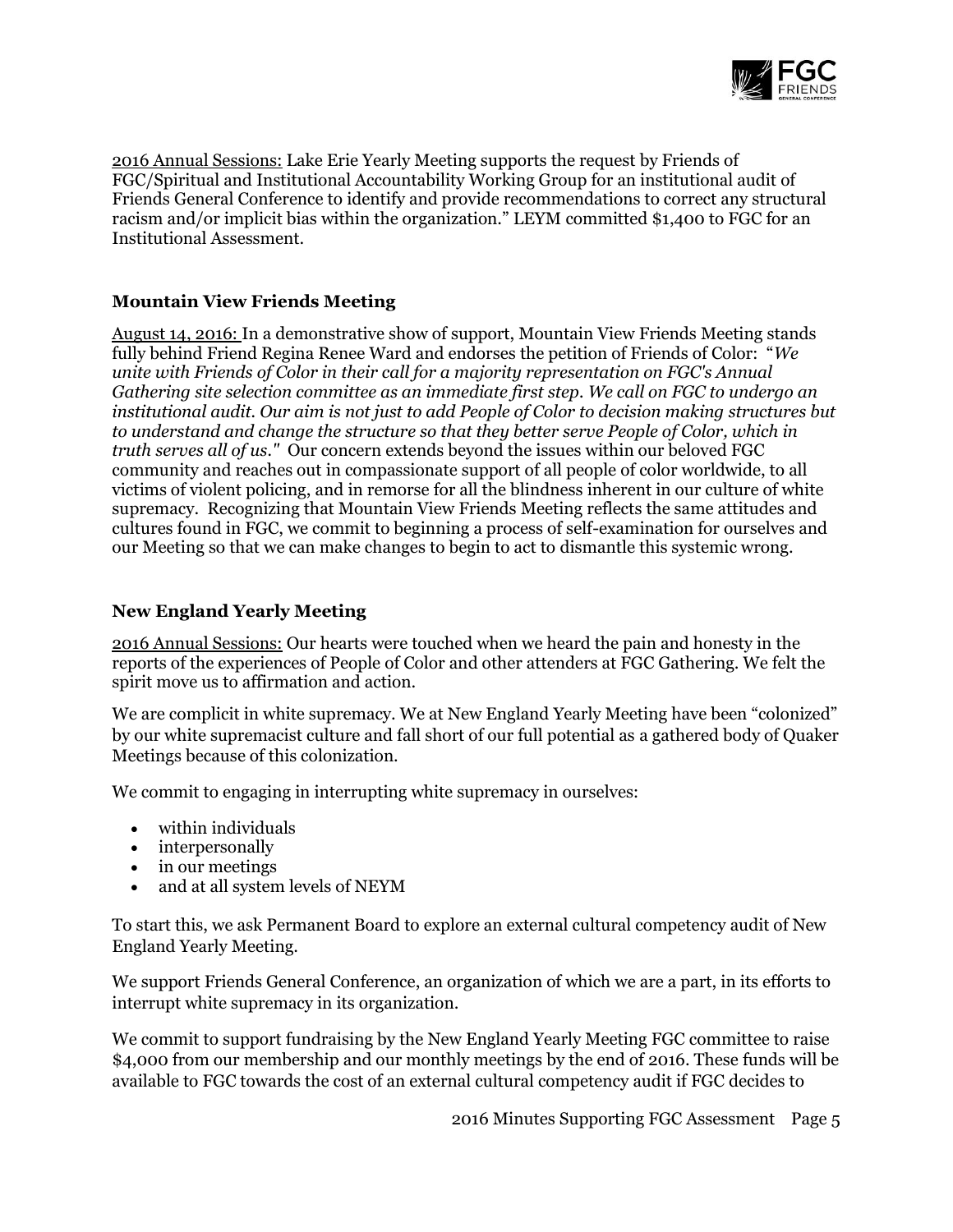

have one conducted. If more than \$4,000 is raised, we direct the Permanent Board of NEYM to find use for the additional funds to support the work of interrupting white supremacy.

(Read more about NEYM's laboring with the words "supremacy" and "colonized" here [https://neym.org/minutes/year/2016-sessions minute 2016-64\)](https://neym.org/minutes/year/2016-sessions%20minute%202016-64)

#### **Northern Yearly Meeting**

October 15, 2016: We are witnessing a time of deep pain in the body of Friends and we wish to speak to this brokenness with clarity, honesty and love. We acknowledge the lived experience of this pain and harm as expressed by Friends of Color in our midst.

We, the Friends of Northern Yearly Meeting, have come to understand that many do not experience our Quaker institutions and Friends General Conference and its Gathering as a truly welcoming, loving, and safe community. We grieve the many ways in which this has closed all of us off the rich tapestry of human diversity and mutuality that is the gift of the Spirit among us.

We believe that many Friends have earnestly labored to hear and be moved by the Spirit on this issue. Friends have a long history of asking queries, of shining a fierce light, in search of truth and right action. It is this process of individual and corporate self-examination that has, at times, led Friends to the forefront of the struggle for justice.

It is in this spirit of honest, humble, and bold self-examination that we call on FGC to undertake a race equity institutional audit with the assistance of outside professionals. We hope that this audit will help us all to recognize the unintended consequences of our attitudes and practices, and to close the gap between our intentions and our impact.

What we hope to achieve through this work is nothing less than the co-creation of the beloved community to which we believe we are called. We believe this audit will help make visible the obstacles that our current structures and practices place in the way of full and safe participation of Friends of Color. Further we believe that Friends are called to change those structures and practices to be those that create and support a dynamic, transformative, beloved community. We anticipate that the assessment and recommendations can and will be used to enliven Yearly and Monthly Meetings as well.

This audit, and implementation of its recommendations, will require financial resources. We believe that FGC needs to redirect existing resources and obtain additional support for the work. We commit to making a meaningful financial contribution specifically for this work when FGC commits to undertake the audit.

We, as members of FGC, hold all of us in the light as we undertake this urgent work on behalf of, and in the name of, all of us.

#### **Oberlin Monthly Meeting**

September 20, 2016: Oberlin Friends Meeting, Oberlin, Ohio supports the recommendations of Friends of FGC/Spiritual and Institutional Accountability Working Group for an institutional audit of Friends General Conference to identify and provide recommendations to correct any structural racism and/or implicit bias within the organization. Furthermore, OFM supports this

2016 Minutes Supporting FGC Assessment Page 6